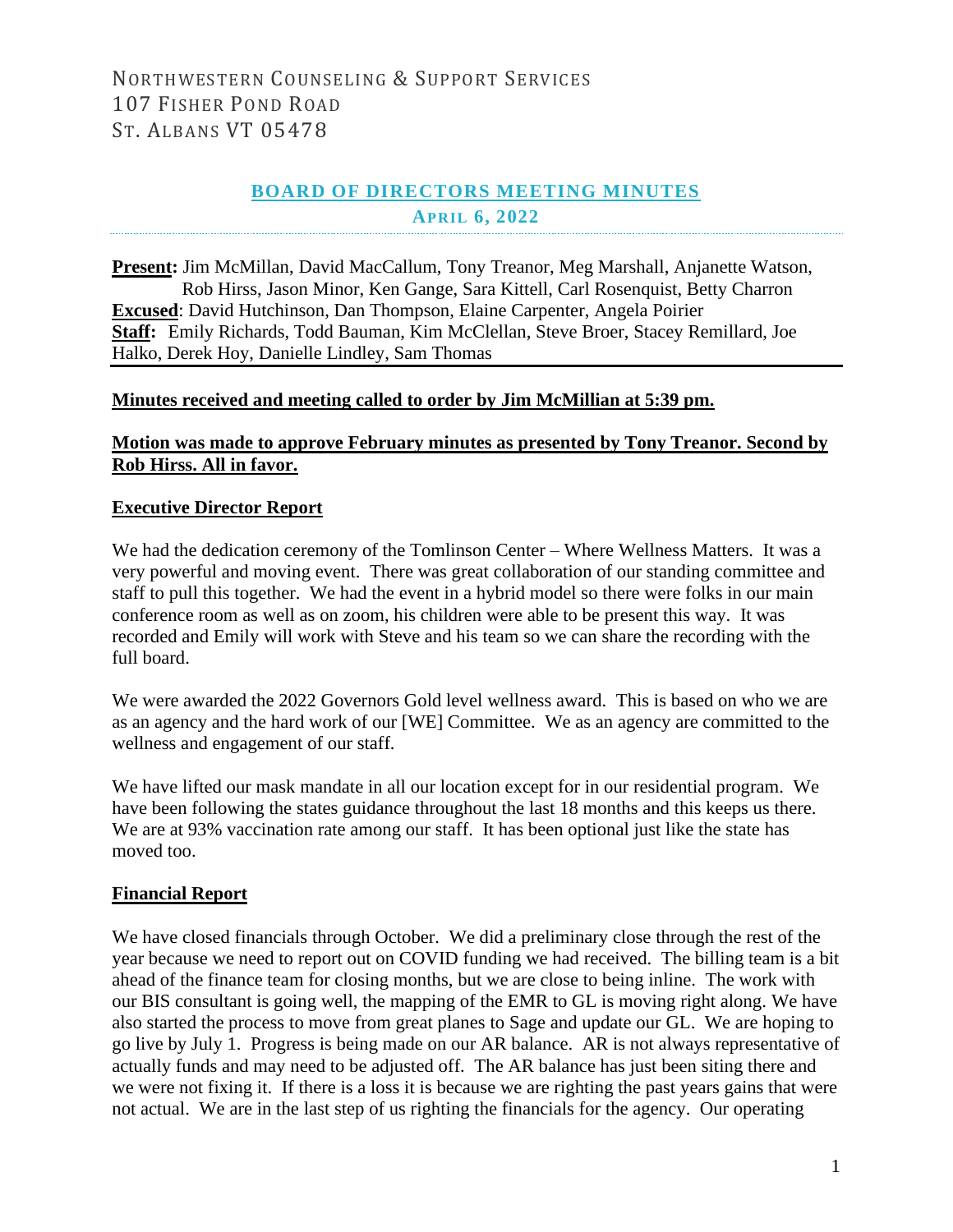## NORTHWESTERN COUNSELING & SUPPORT SERVICES 107 FISHER POND ROAD ST. ALBANS VT 05478

account is in very good standing. This is evidence that services are being provided, revenue is coming in and bills are being paid. We will be asking for a staff wage action based on things that are happening in the legislature and the pinch on staff as costs around us increase such as gas and food. We are asking to provide the staff an increase based on what the legislature approves with the possibility of a retroactive payment. It would come as two different votes. We would like to give staff whatever the legislature approves.

We did purchase a house for the DS Residential programing needs. It is move in ready and we have one client that will be able to move in quickly. We will be able to get another client in this house once we have a basement bathroom put in. We appreciate the board for approving this purchase. This is a much needed service that our clients are going to benefit from.

The question was asked – Are the other DA's seeing the same high cash on hand amounts? Yes, the others have had large amounts of cash on hand. The questions was asked - Why are our numbers in more extreme than others? We were not in as good a place as others historical, so the numbers look drastic for us. We got a lot of COVID money, expenses were down due to being remote and staffing troubles. The question was asked - If we were to give more than the legislature give us, how long could we sustain that increase for staff? We would like our vote to be open to whatever the legislature gives us. We are being more conservative than other DA's across the state. Howard and LCMHS have given staff the money already. We are confident that it will come to us, we just are not sure how much or when.

#### **Motion to approve the cola at the rate approved by the legislature. To be given to staff as soon as it passes made by Carl Rosenquist, Second Ken Gange. All in Favor**

You all received the draft 990 prior to this meeting. We do need to vote on the approval of this so it can be filed with the federal government. Our total revenue was slightly down but on pare with last year.

The question was asked - Tony doesn't seem to be listed as a board member, is there a reason? All board members are not listed on the same page, but we will confirm that all board members are listed correctly and confirm with KBS before it is submitted.

#### **Approval of the 990 as present with the cavoite that all current board members are listed correctly made by Carl Rosenquist. Second Betty Charon. All in favor**

#### **New Business**

Anjanette will be dropping off a few of the book she recommended. She would really like to continue working on the board sharing information with each other.